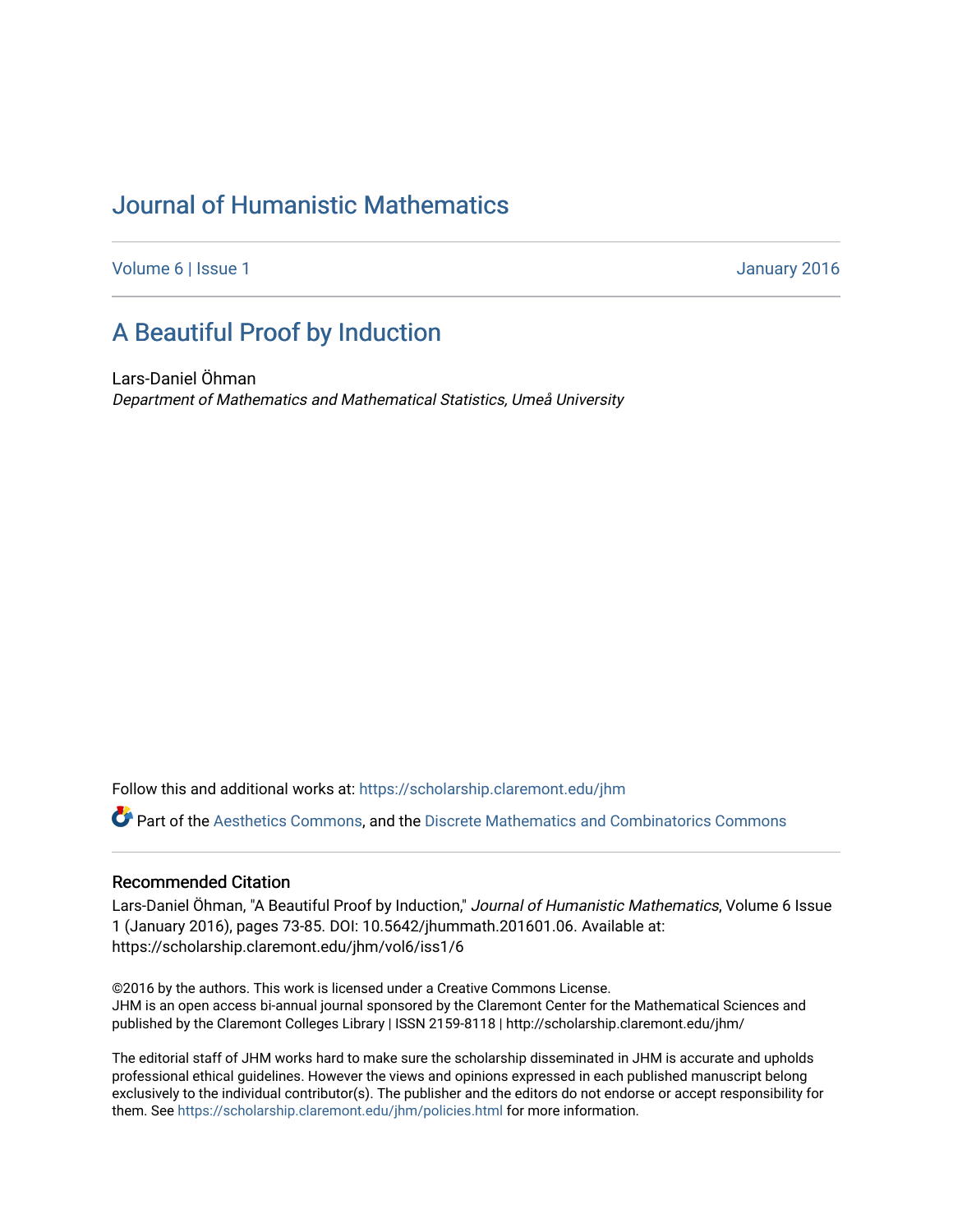# A Beautiful Proof by Induction

Lars-Daniel Öhman

Department of Mathematics and Mathematical Statistics, Umeå University, SWEDEN lars-daniel.ohman@umu.se

## Abstract

The purpose of this note is to present an example of a proof by induction that in the opinion of the present author has great aesthetic value. The proof in question is Thomassen's proof that planar graphs are 5-choosable. I give a self-contained presentation of this result and its proof, and a personal account of why I think this proof is beautiful.

A secondary purpose is to more widely publicize this gem, and hopefully make it part of a standard set of examples for examining characteristics of proofs by induction.

Keywords: proof; mathematical induction; beauty; planar graphs; graph coloring.

# 1. Introduction

I have rarely seen proofs by induction being put forward as examples of especially "nice" or "pleasing" proofs. Instead, they are often rather seen as a second rate alternative, to a better "direct" proof. A common example of this phenomenon is the case of the two well-known contrasting proofs of the arithmetic sum formula for the sum of the  $n$  first natural numbers, the first one making a geometric interpretation of the terms, and matching terms i and  $n-i+1$ , to produce an n by  $n+1$  rectangle, and the second one proceeding by induction. Another example is the binomial theorem, where the "combinatorial" proof is usually preferred over the inductive one. Though the specific reason for preferring a direct proof over an inductive one may vary from case to case, I am content here to claim that such a preference, for whichever reasons, prevails.

[Journal of Humanistic Mathematics](http://scholarship.claremont.edu/jhm/) Vol 6, No 1, January 2016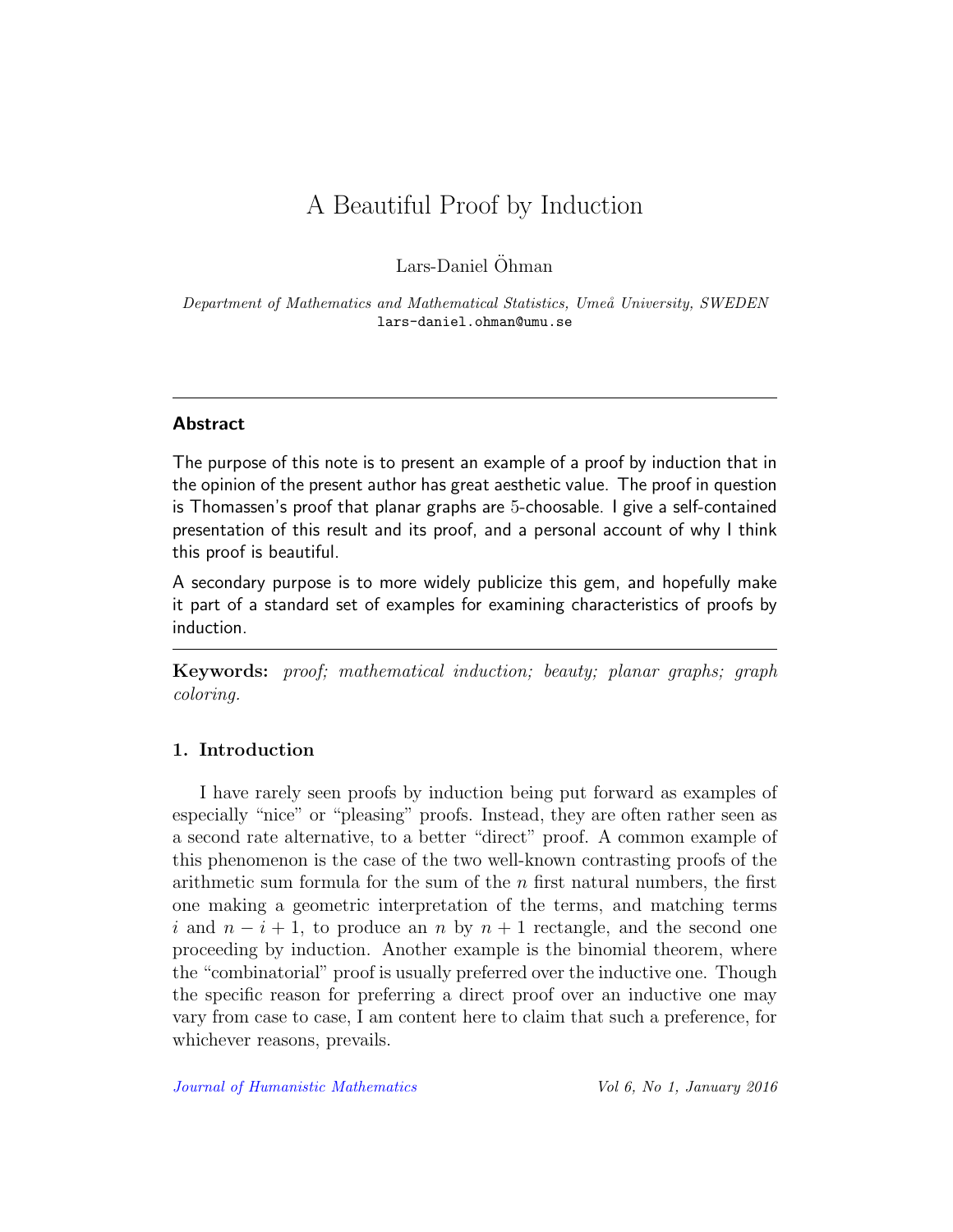This short note aims to contribute to a vindication of proofs by induction in general, by presenting an extraordinarily pleasing example of a theorem and its proof by induction. The theorem in question is Thomassen's proof that all planar graphs are 5-choosable [\[8\]](#page-13-0), which is related to the famous four-color theorem. This note also aims to circulate the theorem and proof to a wider audience, perhaps misguided by less pleasing acquaintances with induction. To this end, I have strived to make the account self-contained.

In Section [2](#page-2-0) the theorem is presented together with some technical and historical background, and in Section [3,](#page-7-0) I give a personal account of the aesthetic virtues of the proof, and make comparisons with selected accounts of beauty in mathematics. Section [4](#page-12-0) concludes.

# <span id="page-2-0"></span>2. 5-choosability of planar graphs

## 2.1. Technical preliminaries

A graph is a set V of elements, called vertices, and a set E of unordered pairs of vertices, called edges. Two vertices that belong to some common edge are said to be neighbors. The standard visual representation of a graph is as a set of dots, one for each vertex, and a line or curve (representing an edge) connecting two dots, if the corresponding pair of vertices belongs to the set of edges. For simplicity, we shall throughout this note assume that the graphs are connected, that is, that every vertex can be reached from every other vertex by a sequence of vertices that are connected by edges.

In everyday language, and in many applications, the word network is often used, but in the mathematical discipline studying these structures, namely graph theory, invariably the term 'graph' is used. This should of course not be confused with the term 'graph' as used in mathematical analysis, as the graph of a function. A cycle is a sequence of vertices sequentially connected by edges, where no vertex is repeated, with the exception that the first vertex coincides with the last.

We say that a graph is *planar* if it can be drawn in the plane without crossing edges. It is a triangulation if each face is a triangle, and a neartriangulation if each bounded face is a triangle, that is, there is an outer cycle which encloses the whole graph and every internal face is a triangle. Note that if the outer cycle has only three vertices, then we have a triangulation.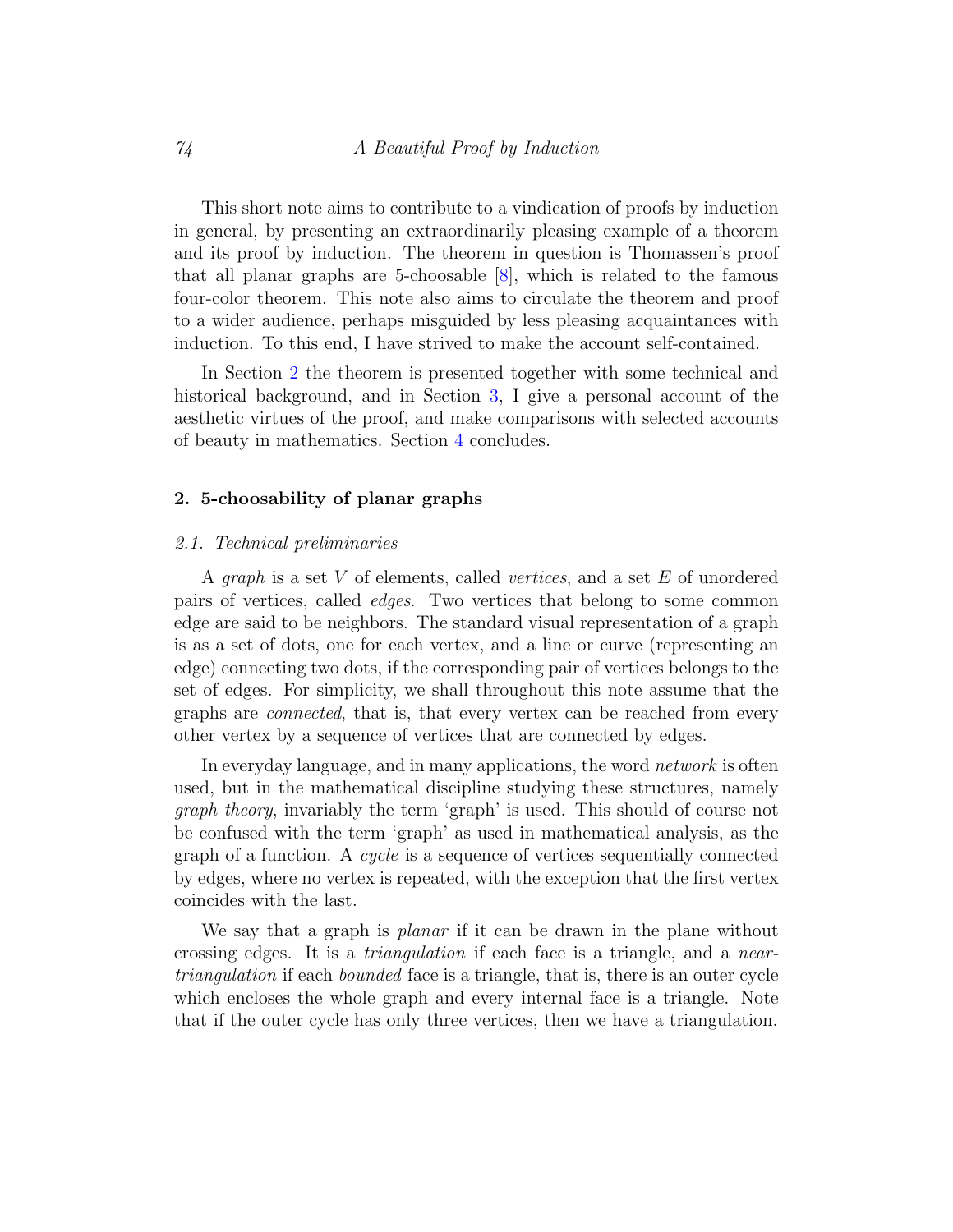As an example, we may take the *complete graph* on 4 vertices, the graph on 4 vertices with edges between every pair of vertices; see Figure [1.](#page-3-0) The graph has three bounded faces (contiguous areas, enclosed by edges of the graph), each of which is a triangle, and one unbounded face (the outside of the graph), which is also considered a triangle, since exactly three edges border on it.



<span id="page-3-0"></span>Figure 1: The complete graph on 4 vertices, a triangulation

The graph in Figure [2](#page-3-1) is a near-triangulation. The unbounded face is not a triangle, since a total of five edges border on it.

A graph G is k-colorable if k colors can be assigned to the vertices of a G in such a way that no two neighboring vertices are assigned the same color. More generally, we say that G is  $k$ -choosable if for any assignment of lists of  $k$  colors to the vertices of  $G$ , it is possible to color the vertices with colors from their respective lists in such a way that no two neighboring vertices are given the same color. It should also be pointed out that a  $k$ -choosable graph is always  $k$ -colorable, since one of the possible list assignments is the one where all lists contain the exact same k colors.

As an example of a coloring from lists, consider the graph in Figure [2,](#page-3-1) where the vertices are assigned lists of colors of length 3, and the chosen color for each vertex is in bold.



<span id="page-3-1"></span>Figure 2: An example of coloring from lists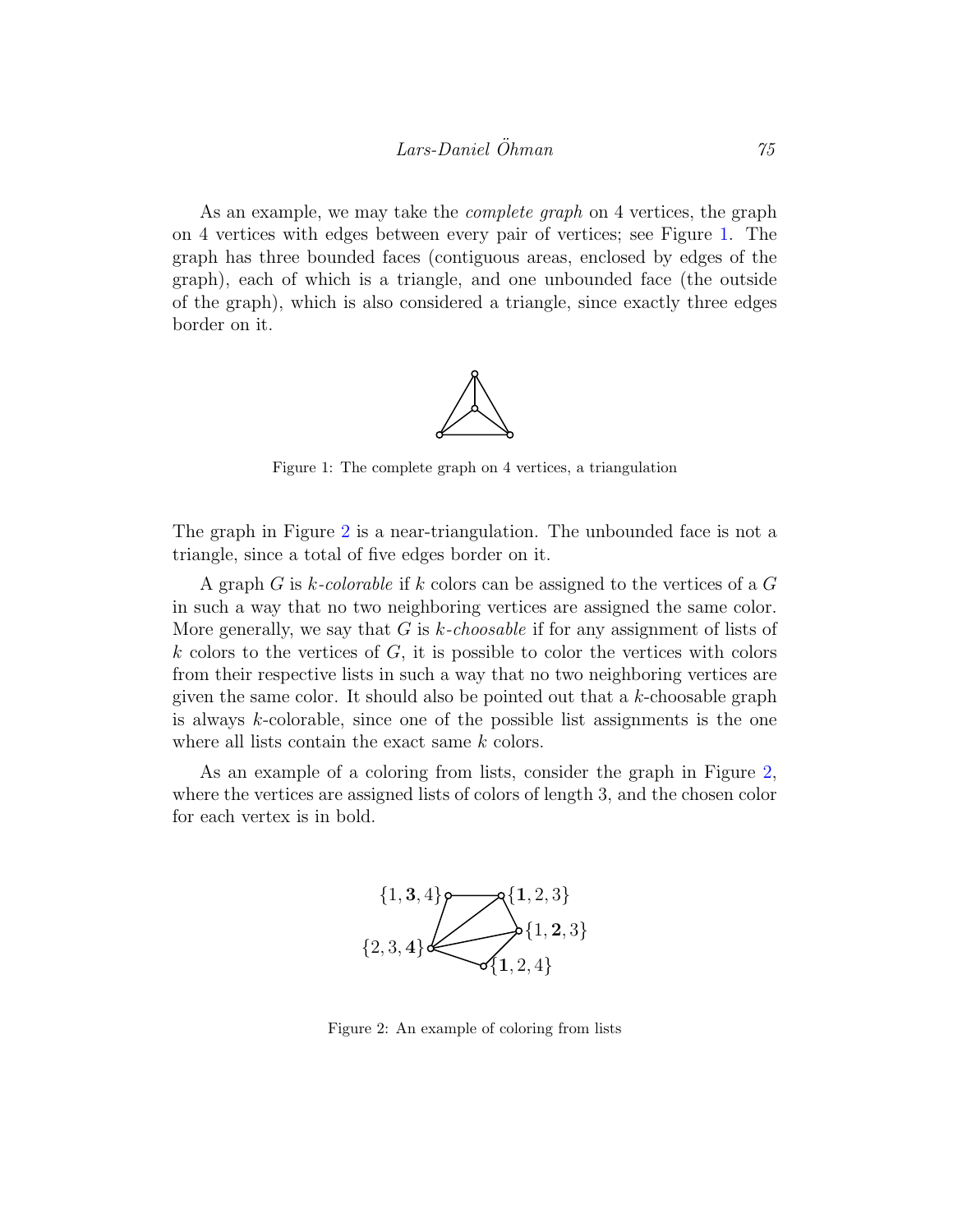It is easy to check that no two neighboring vertices are assigned the same color. To establish that the graph in the example is indeed 3-choosable, one would have to prove that for any assignment of lists of length 3 to the vertices, there is a way to select one color from the list of each vertex in such a way that no two neighboring vertices are given the same color. The graph in the example is not 2-choosable, since it is not even 2-colorable.

# 2.2. Short historical note

The most famous problem in the field of graph colorings is indubitably the so-called four-coloring conjecture, stating (in one formulation) that every planar graph is 4-colorable. It was originally formulated in print by de Morgan in a letter to Hamilton in 1852, but the origin of the problem was Francis Guthrie (see Wilson [\[11\]](#page-13-1)). It was immediately clear that some planar graphs required 4 colors, for instance the complete graph on 4 vertices.

In 1879, Kempe published the first proof of the theorem, but unfortunately the proof was flawed, as observed by Heawood ten years later. Kempe's proof method, however, yielded the result that all planar graphs are 5-colorable.

The conjecture was finally resolved in the positive by Appel and Haken [\[1\]](#page-12-1), using considerable computer assistance for case analysis. A more detailed account of the history of this problem is given in Wilson [\[11\]](#page-13-1).

A related, but somewhat less famous problem in the field, posed by Vizing in 1975, and independently by Erdős, Rubin and Taylor  $|3|$  in 1979, is whether every planar graph is 5-choosable. At the time the problem was formulated, no examples which required lists of length 5 were known, and it was not until 1993 that Voigt [\[9\]](#page-13-2) gave the first example of a planar graph which is not 4-choosable. None of the known examples of planar graphs that require lists of length 5 even come close to the simplicity exhibited by the complete graph on 4 vertices, which served as an example for the necessity of 4 colors in the 4-coloring problem. As the counterexamples are not directly relevant to neither the proof nor my analysis, I shall not present them here.

The 5-choosability problem received a fair amount of attention, but it was not until 1994 that the problem was finally solved, when Thomassen [\[8\]](#page-13-0) proved the theorem detailed in the next section.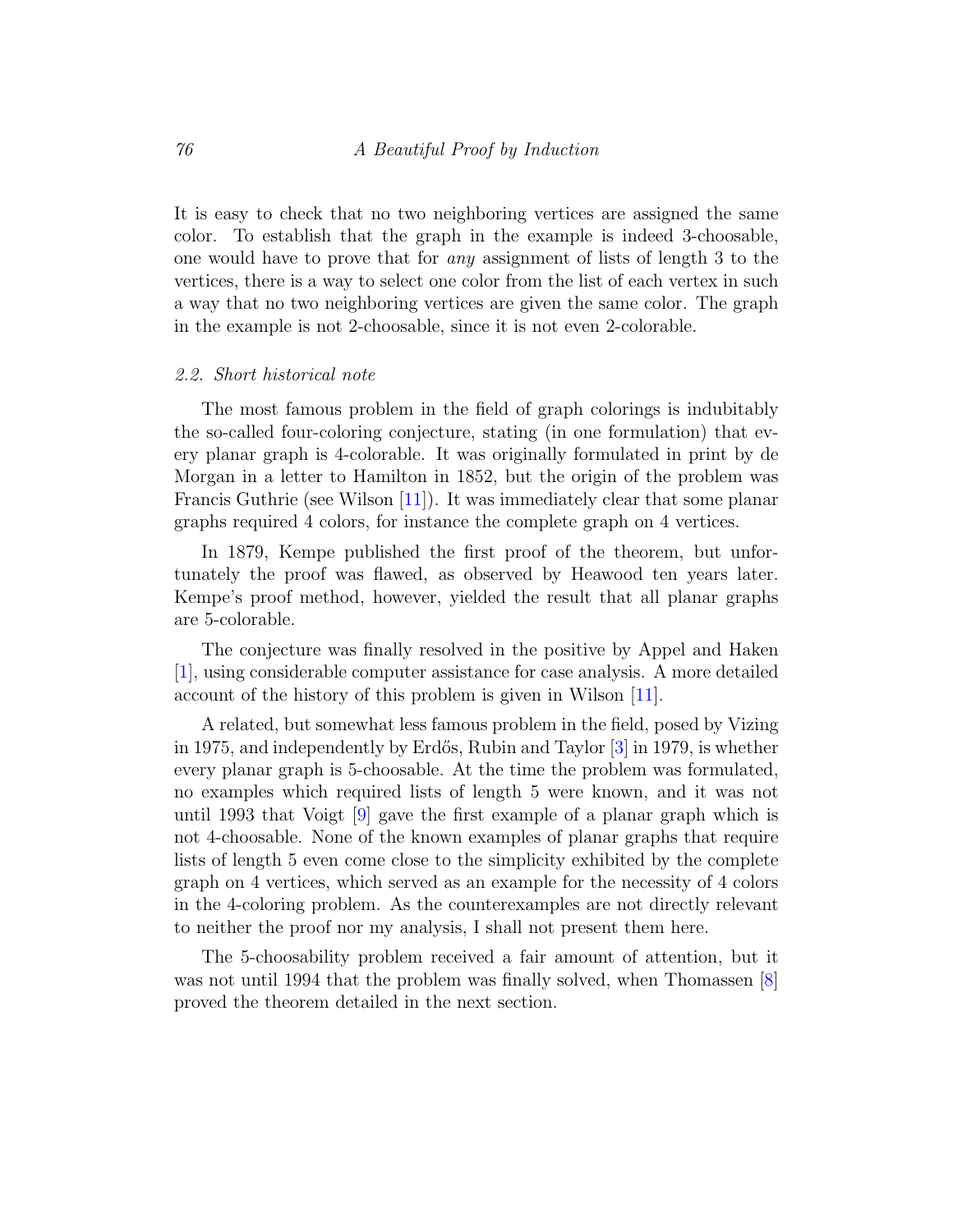#### 2.3. Thomassen's 5-choosability theorem

The following statement is essentially the theorem proved by Thomassen [\[8\]](#page-13-0), with some slight modifications.

<span id="page-5-0"></span>**Theorem 2.1.** Let G be a near-triangulation with outer cycle  $C: v_1v_2 \cdots v_pv_1$ . Assume that  $v_1$  and  $v_2$  are precolored with colors 1 and 2, respectively, and that vertices on the outer cycle are given lists of at least 3 colors, while vertices in the interior of the graph (i.e., not on the outer cycle), are given lists of at least 5 colors. Then the coloring of  $v_1$  and  $v_2$  can be extended to a coloring of the whole graph, such that for each vertex, the color assigned is present in the list on that vertex.

We note that we can always add extra internal edges to any planar graph G to make it a near triangulation, and that this will only make it harder to color the graph, since more pairs of vertices will be neighbors. Also, every list assigned is at most of length 5. In fact, two of the lists have length 1, and the lists on the outer cycle have lists of length at most 3. We see therefore that Theorem [2.1](#page-5-0) has as an immediate corollary the following:

## <span id="page-5-1"></span>Corollary 2.2. Every planar graph is 5-choosable.

Clearly, the end goal of proving the theorem was to get the corollary. However much it was felt that the simple formulation "every planar graph is 5-choosable" was true, a proof by induction of this more simple formulation proved very difficult. It should also be noted that the proof presented here, following some contemplation, in fact gives a constructive, effective, way of actually finding the coloring.

The proof of Theorem [2.1](#page-5-0) given here is Thomassen's original proof, with some additional comments and expanded arguments. The proof is by induction on the number of vertices, n. Note that the trivial cases  $n = 1$  and  $n = 2$  are not covered by the theorem, since in these cases, no outer cycle is formed. However, clearly a graph on 1 or 2 vertices is both planar and 5-choosable.

*Proof of Theorem [2.1.](#page-5-0)* We proceed by induction on the number  $n$  of vertices of G. If  $n = 3$ , then  $G = C_3$ , a cycle on three vertices, and the result clearly holds, since there are at least three available colors for the only vertex  $v_3$ that is not pre-colored. From now on, we assume that  $n \geq 4$ .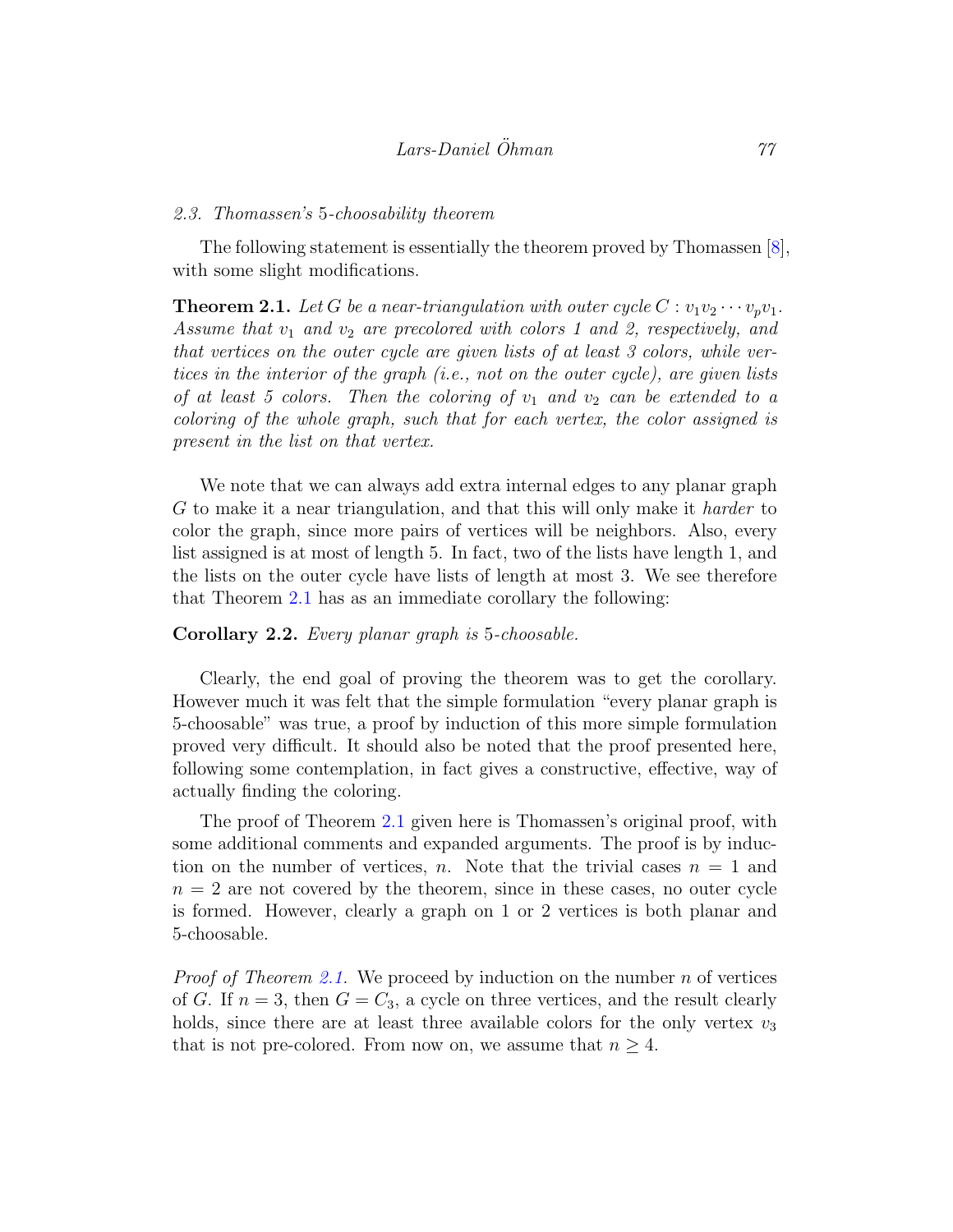

<span id="page-6-0"></span>Figure 3: Splitting the graph over a chord from  $v_i$  to  $v_j$ 

Suppose the outer cycle C has an edge  $v_i v_j$  (a *chord*) between two vertices  $v_i$  and  $v_j$  that are not adjacent along the outer cycle. We may then, by relabeling if necessary, assume that  $2 \leq i \leq j-2 \leq p-1$  (note that  $v_{p+1} = v_1$ . We now apply the induction hypothesis to color the graph consisting of  $v_1v_2\cdots v_iv_jv_{j+1}\cdots v_pv_1$  and its interior (the right part of the diagram in Figure [3\)](#page-6-0). This fixes the colors on vertices  $v_i$  and  $v_j$ . We now apply the induction hypothesis to color the cycle  $v_jv_iv_{i+1} \cdots v_{j-1}v_j$  and its interior, treating the two neighboring vertices  $v_j$  and  $v_i$  as being pre-colored (that is, taking the roles of vertices  $v_1$  and  $v_2$  in the statement of the theorem). Since this completes the coloring of  $G$ , we may from now on assume that  $G$ has no chord.



<span id="page-6-1"></span>Figure 4: Neighbors of the vertex  $v_p$ 

Consider the vertex  $v_p$ . Let  $v_1, u_1, u_2, \ldots, u_m, v_{p-1}$  be the neighbors of  $v_p$ , in that order (see Figure [4\)](#page-6-1). Note that since G has no chord, all the  $u_i$  are internal vertices, and since G is triangulated,  $C_p : v_1v_2\cdots v_{p-1}u_m\cdots u_2u_1v_1$ is a cycle in G. If  $v_p$  is removed,  $C_p$  is the outer cycle of the remaining graph,  $G_p$ , and so the induction hypothesis applies to  $G_p$ .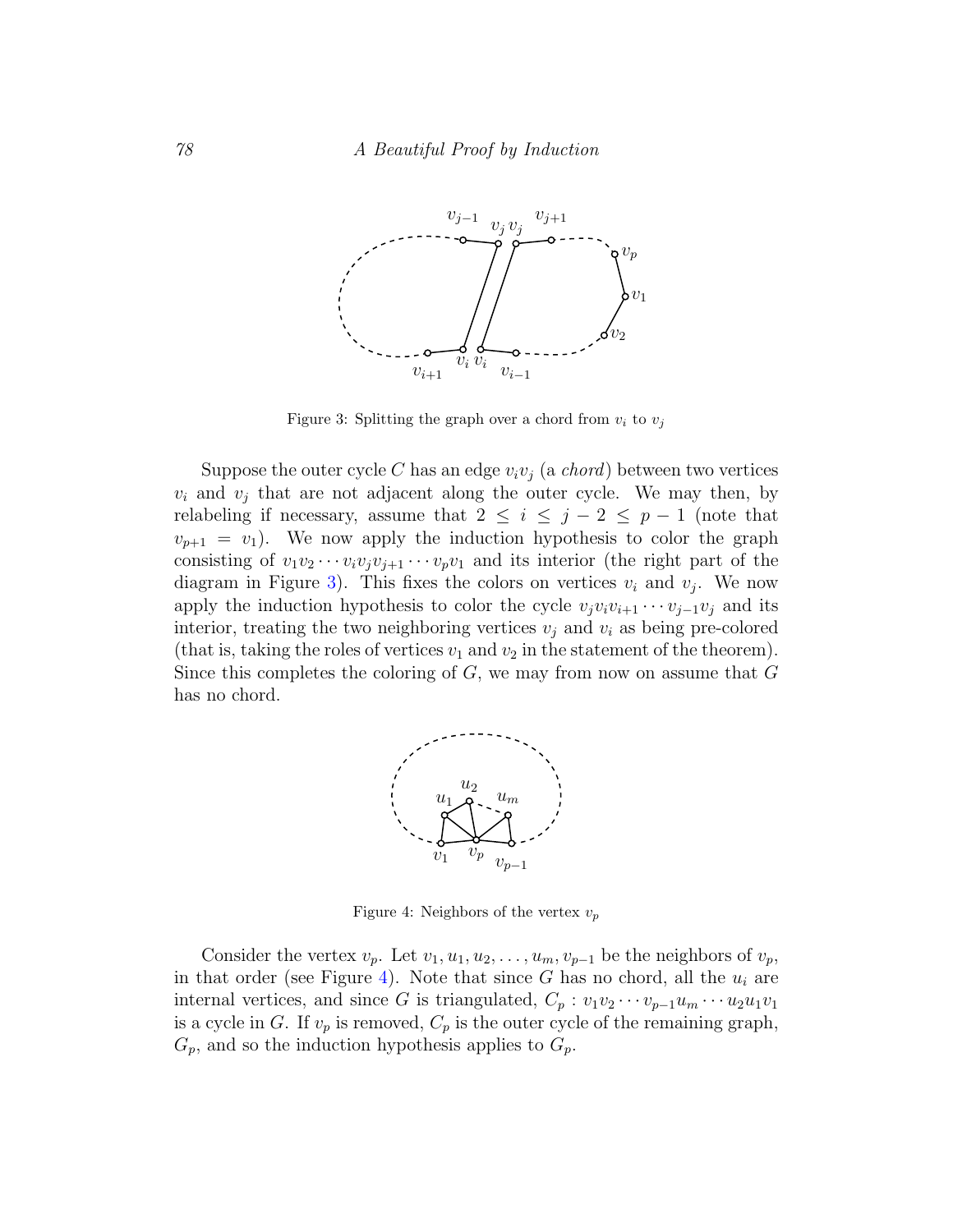More specifically, suppose  $c_1$  and  $c_2$  are two colors from the list of assigned colors to  $v_p$ , different from the fixed color 1 on vertex  $v_1$ . If we remove the colors  $c_1$  and  $c_2$  from all the lists on the vertices  $u_i$ , they still have 3 colors left, and the induction hypothesis still applies. With this particular assignment of lists, we color  $G_p$ , and observe that we can then also color  $v_p$  with either  $c_1$  or  $c_2$ , depending on which color happens to be assigned to the vertex  $v_{p-1}$ . This concludes the proof.  $\Box$ 

### <span id="page-7-0"></span>3. Aesthetic appraisal

### 3.1. Aesthetic generalities

First, the testimony of the present author is that this proof evokes a very strong positive emotion. It is of course hard to self-report wherein exactly this positive emotion consists, but I feel that it is at least *immediate* and disinterested, in the sense that the emotion is not preceded by rational evaluation, and that I have no personal stake in the particular outcome of the matter. Regarding the latter point, in other words, I am not happy that it turned out that in fact lists of length 5 suffice, nor would I have been happy if it had turned out that sometimes lists of length 6 are needed.

These two components are the two principal components of a standard philosophical account of taste, which underlies the concept of the aesthetic (see Shelley [\[7\]](#page-13-3)), so I take this as an indication that the emotion results from making an aesthetic judgement.

# <span id="page-7-1"></span>3.2. Personal aesthetic appraisal of aspects of the proof

Going on from the immediate emotion evoked by this proof, I shall now expand on a more reasoned view on why I think this is a beautiful proof.

### 3.2.1. Surprise and simplicity

There is an element of pleasant surprise to this proof. Given the historical setting, with the four-color conjecture and its eventual computer-assisted proof, and the complicated nature of the counterexamples informing Vizing's and Erdős, Rubin and Taylor's problem, one might have expected the solution to the problem to be very complicated. Instead, Thomassen's proof is relievingly simple.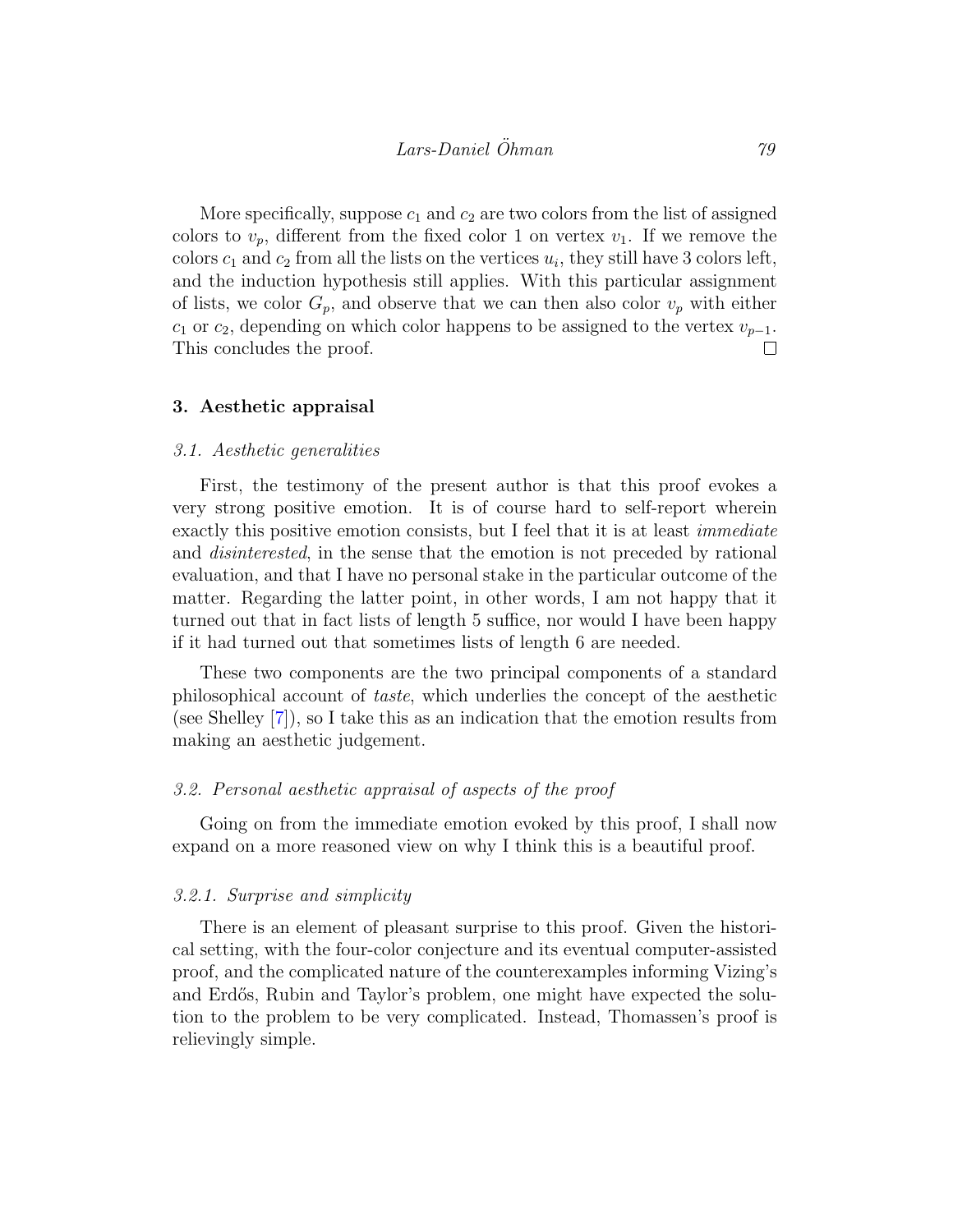There is a certain bittersweet quality to this simplicity, in that it indicates that there are still well-studied, seemingly difficult results out there, whose proofs do not require a complex apparatus of new theory and endless toil (like the only presently known proof of Fermat's last theorem by Wiles). This is more like a genius business idea, or a brilliant pop song or a great rock riff. Somehow, people keep coming up with new great and simple business ideas or music compositions, and in retrospect it appears as though it would have been possible to come up with them oneself. This proof certainly falls into that category, and I believe that a large part of my appreciation of the simplicity of the proof comes from this fact, rather than from the element of surprise.

### 3.2.2. Artisanry

Simple though the proof is, it is clear that the specific statement of the theorem is skillfully tailored to allow for a successful proof by induction. As I read the proof and first realize how the induction step in the case with the chord relies on having two pre-colored vertices, and then realize how the case without the chord relies on the triangulated nature of the graph, a sense of artistic mastery is evoked. Expanding on this, I consider the theorem to be proved to be Corollary [2.2,](#page-5-1) and formulating the statement of Theorem [2.1](#page-5-0) to be part of the proving process. Here, there is to me evidence of a dialectic process, of engaging in a back-and-forth between proof attempts and reformulations of the theorem, in some ways similar to the process that Lakatos [\[5\]](#page-13-4) describes.

In other words, I don't believe that the statement of the theorem that Thomassen proved was something that was expected in advance to be true in this exact form. It follows that it was not simply a matter of employing induction to prove it. Instead, a more reasonable account of this process is that proof by induction was a proof method that was felt to be promising, and that the particular provable statement had to be discovered by varying the conditions so that the induction step could in fact be carried out. Though I have no specific insight into how exactly this process unfolded (which would be interesting in itself to study), I imagine that I can make a reasonable guess, and based on this guess I experience something both impressive and inspiring.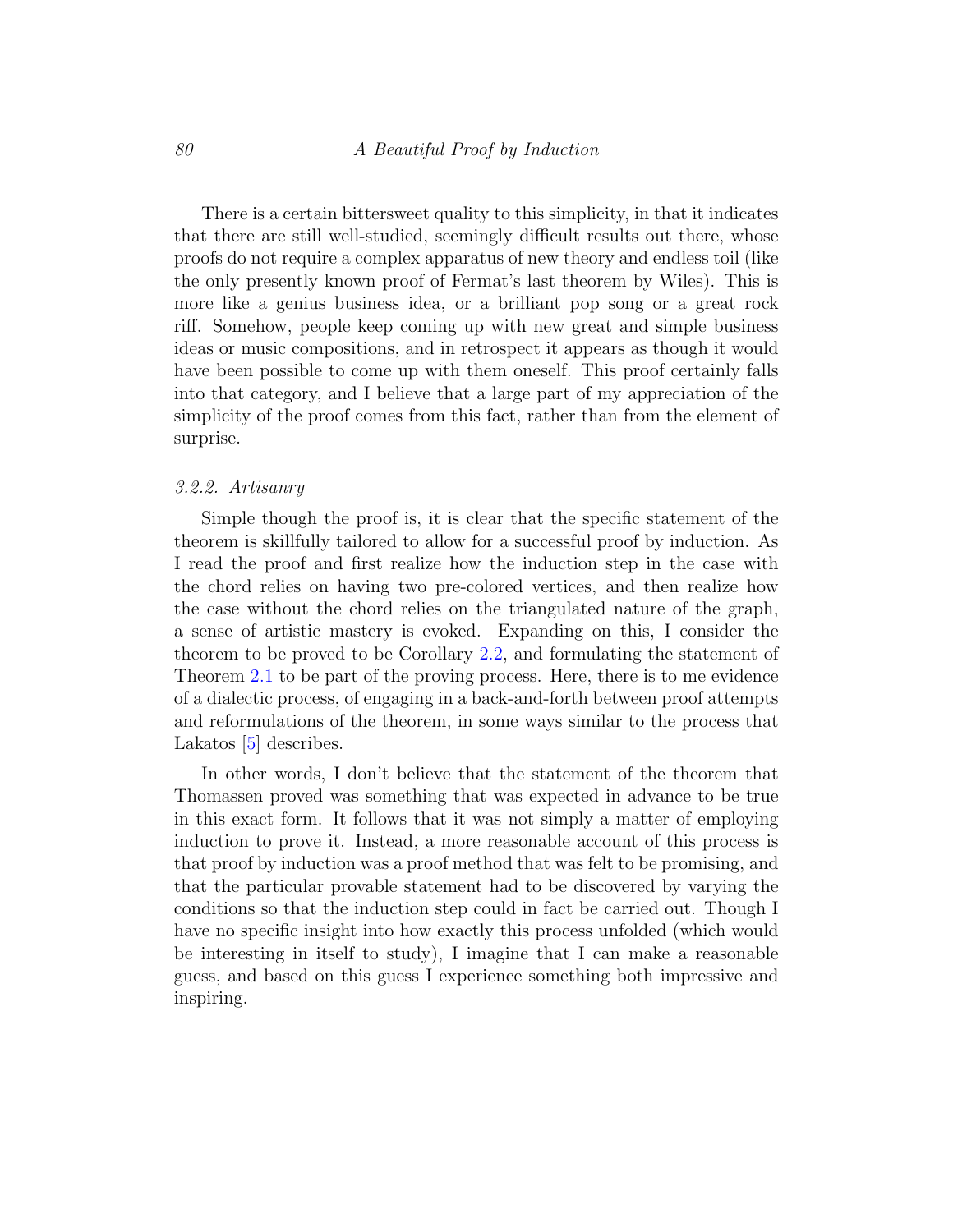### 3.3. Empirical grounding

Is my account here simply the personal view of a single mathematician? I do not hope to have given the reasoned account any mathematician would present regarding this particular proof. What I do believe, however, is that there is wide consensus among mathematicians that this indeed is a singularly pleasing proof. The empirical data I have to back up this claim is rather modest, and not collected in a methodical fashion, but whenever I have discussed this proof with other mathematicians, they have agreed (in general terms) about the proof being aesthetically pleasing.

## 3.4. Relation to previous accounts of beauty in mathematics

In this section, I shall briefly describe some previous accounts of beauty in mathematics, and relate these accounts to my personal account above. I have not been explicitly guided by these accounts in formulating my own view on the example presented in the present paper, but they will serve here to situate my experience in the literature.

Hardy and Rota are very often quoted on this subject, and I would be remiss not to mention them. I will then briefly treat general lists of adjectives, and finally relate my experience in this case to a more structured account of aesthetics in mathematics, based on Kant.

## 3.4.1. Hardy's view

In his book A mathematician's apology [\[4\]](#page-13-5), Hardy proposes that surprise is at the heart of what constitutes the experience of beauty in mathematics. For Thomassen's result, I think there is little surprise involved in the result itself, and as I hope to have made clear above, I feel that the surprise that I experienced originated from the simplicity of the proof. This surprise was certainly informed by my previous knowledge of the difficulties involved in proving the four-color theorem, and so supports the claim that surprise is relative to background knowledge. Again, I don't believe my aesthetic experience comes from the feeling of surprise, so I feel that this part of Hardy's view is not convincing.

However, I'd also like to mention what is perhaps the most famous quote from Hardy's book [\[4\]](#page-13-5):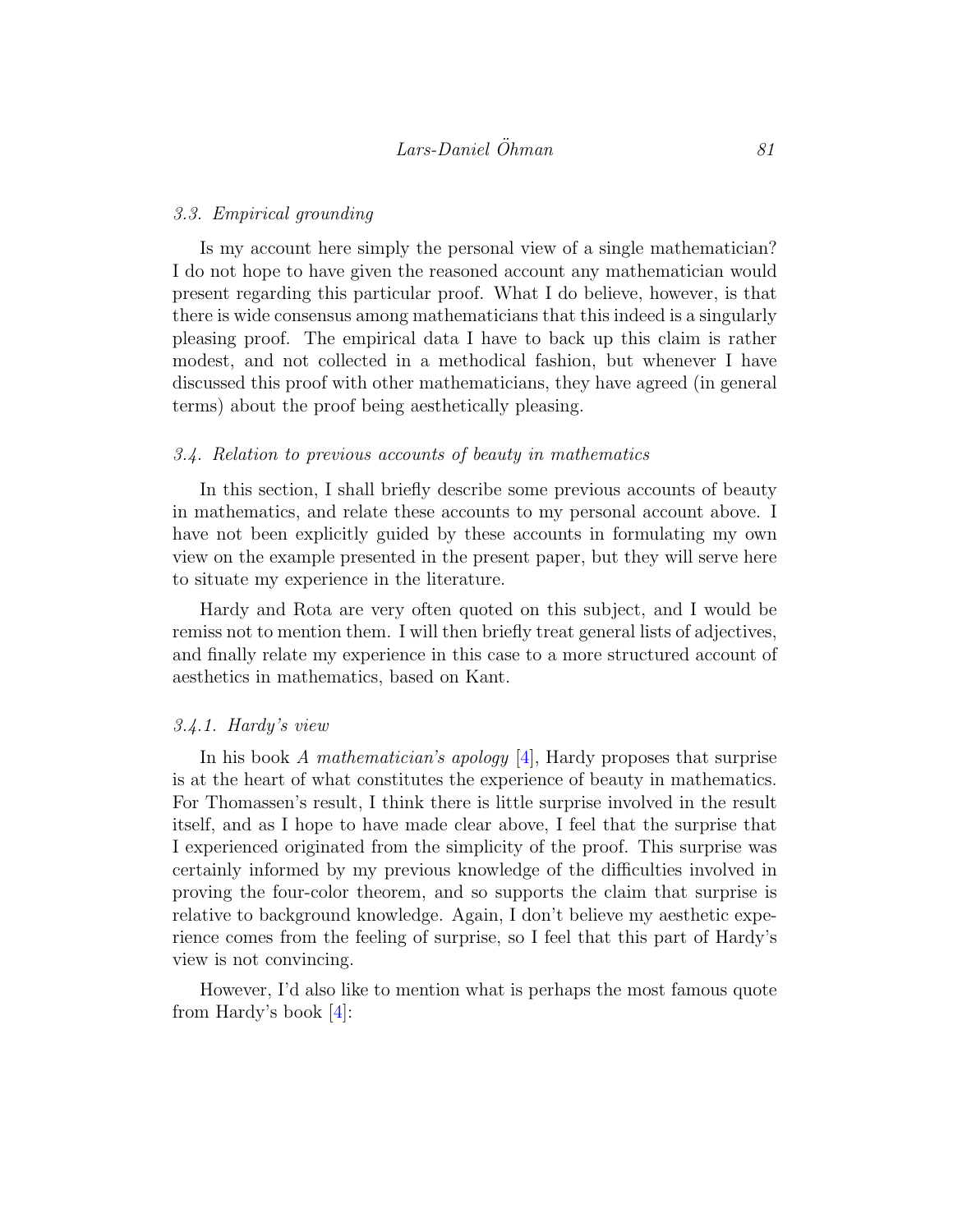"A mathematician, like a painter or poet, is a maker of patterns. If his patterns are more permanent than theirs, it is because they are made with ideas. [. . . ] The mathematician's patterns, like the painter's or the poet's must be beautiful; the ideas, like the colours or the words must fit together in a harmonious way." (pages 84–85)

Being partial to combinatorics, I see in this quote a relation to constructive mathematics, and recognize the constructive nature of Thomassen's proof as contributing to the sense of beauty. Of course, the induction used in the proof and the constructiveness of it are intimately related: The induction in a sense describes how to construct the coloring needed in a stepwise fashion.

## 3.4.2. Rota's view

In opposition to Hardy, Rota [\[6\]](#page-13-6) contends that surprise is in fact not the source of experiences of beauty in mathematics, his counterexample being Morley's theorem, which he claims to be surprising but not beautiful. Instead, Rota claims that beauty is merely a proxy for enlightenment, and that when mathematicians talk of beauty, they do this to try and avoid talking of enlightenment. Is the theorem in this paper and/or its proof enlightening? Rota far from defines enlightenment in a matter so precise as to make it possible to unambiguously decide whether a particular proof is enlightening, but the core idea seems to be that enlightenment is what answers questions of the type "what is this good for?". Over and above the mere truth of a statement, there is some sort of meaning to it, knowledge of which would be enlightenment.

I (unfortunately) really can't say that I share Rota's contention that talk of beauty is mistaken, and is really talk of enlightenment. Despite this, we may of course try to evaluate the dimension of enlightenment in the example in the present paper. I think that just reading the statement of the theorem starts you wondering why on earth one would want to take a starting configuration as described, and why one would want to restrict the statement only to near-triangulations. It seems adequate to ask of this "what is it good for", and I feel that as the proof unfolds, an answer to this question is certainly provided: Those assumptions are good for precise technical things that make the proof work.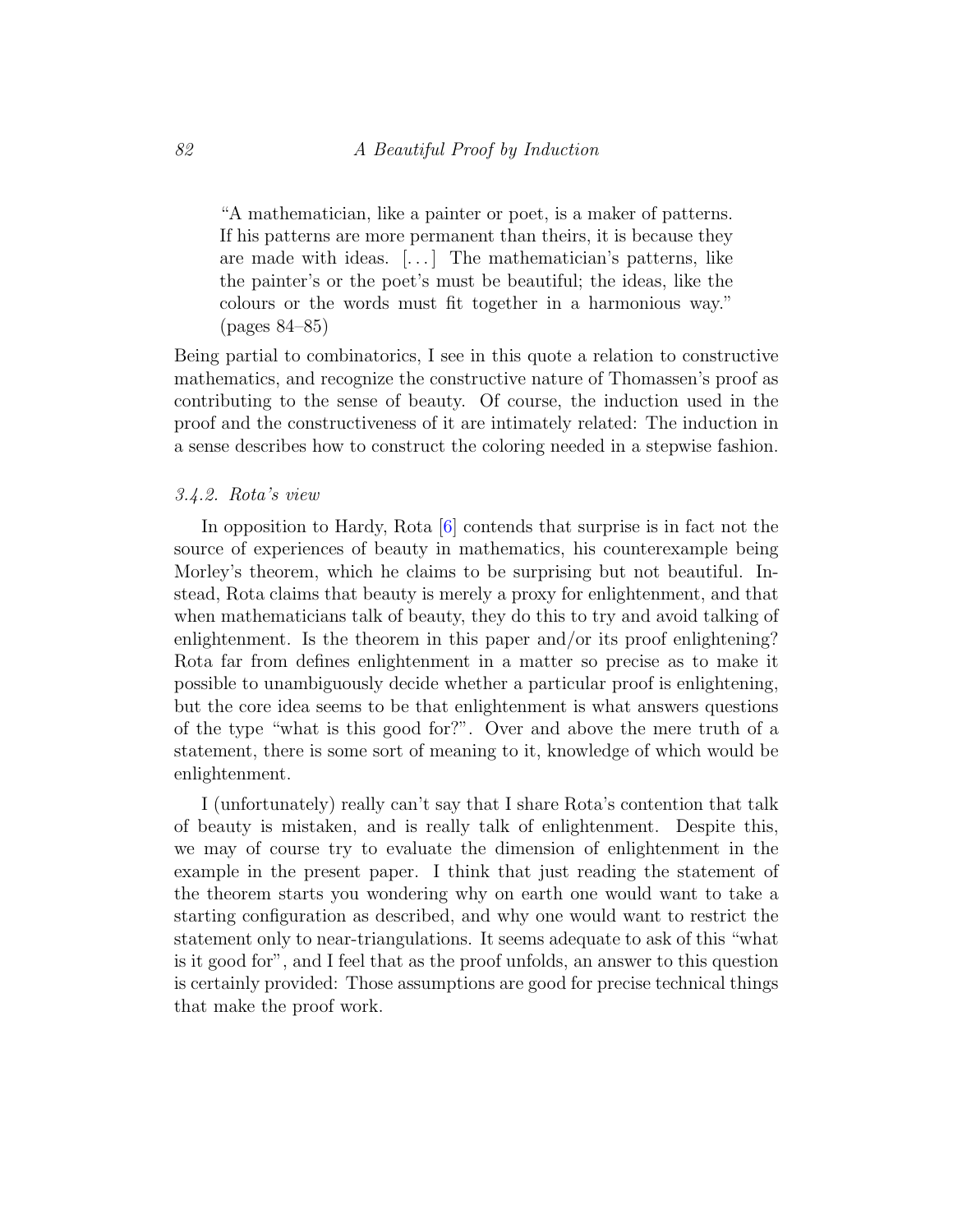## 3.4.3. Lists of characteristics of beauty

In general, many lists of adjectives (more or less well grounded) have been proposed to capture the nature of beauty in mathematics. I shall be content here to mention one of these, selected because of its being grounded in the confessions of working mathematicians. Wells [\[10\]](#page-13-7) collected the beauty judgements of 86 readers of the Mathematical Intelligencer (and I assume that at least a sizable portion of this sample were indeed mathematicians, in some sense). The mechanisms of beauty most frequently quoted by these mathematicians were *simplicity*, *brevity*, *surprise* and *depth*. The element of surprise has been treated above, so I shall now say a few words about the remaining three qualities in relation to the example in the present paper.

As I have described above, I consider in this case the simplicity and brevity (which are not the same, but close enough for a joint treatment here) to be part of the feeling of surprise. Indeed, brevity/simplicity also contributes independently to my personal aesthetic judgement of the proof as described above. I do, however, feel that neither the theorem nor its proof are "deep", given how I take the term to be understood. Neither of them reveals a connection between different areas of mathematics or casts new light on an entire area of study. This does not detract from my aesthetic experience in the present example.

## 3.4.4. Kant's aesthetics of mathematics

After listing terms intended to pin down the experience of beauty in mathematics, I will now turn to a more structured account, inspired by Kant, of the mechanisms of the aesthetic in mathematics. An independent exegesis of Kant's aesthetics of mathematics is beyond the scope of this paper, but it seems to be a common contention that Kant's aesthetics does not account for, nor even allow, beauty in mathematics. In opposition to this, Breitenbach [\[2\]](#page-12-3), gives an account of Kant's view on the experience of mathematical beauty that can be described in the following way:

[...] it is generated by the awareness that our capacities for imaginative synthesis fit together with our conceptual capacities in a way that makes it possible for us to learn something genuinely new about a priori concepts by pure acts of imagination. It is the awareness of this harmony, elicited by the process of mathematical demonstration rather than the finished product that is the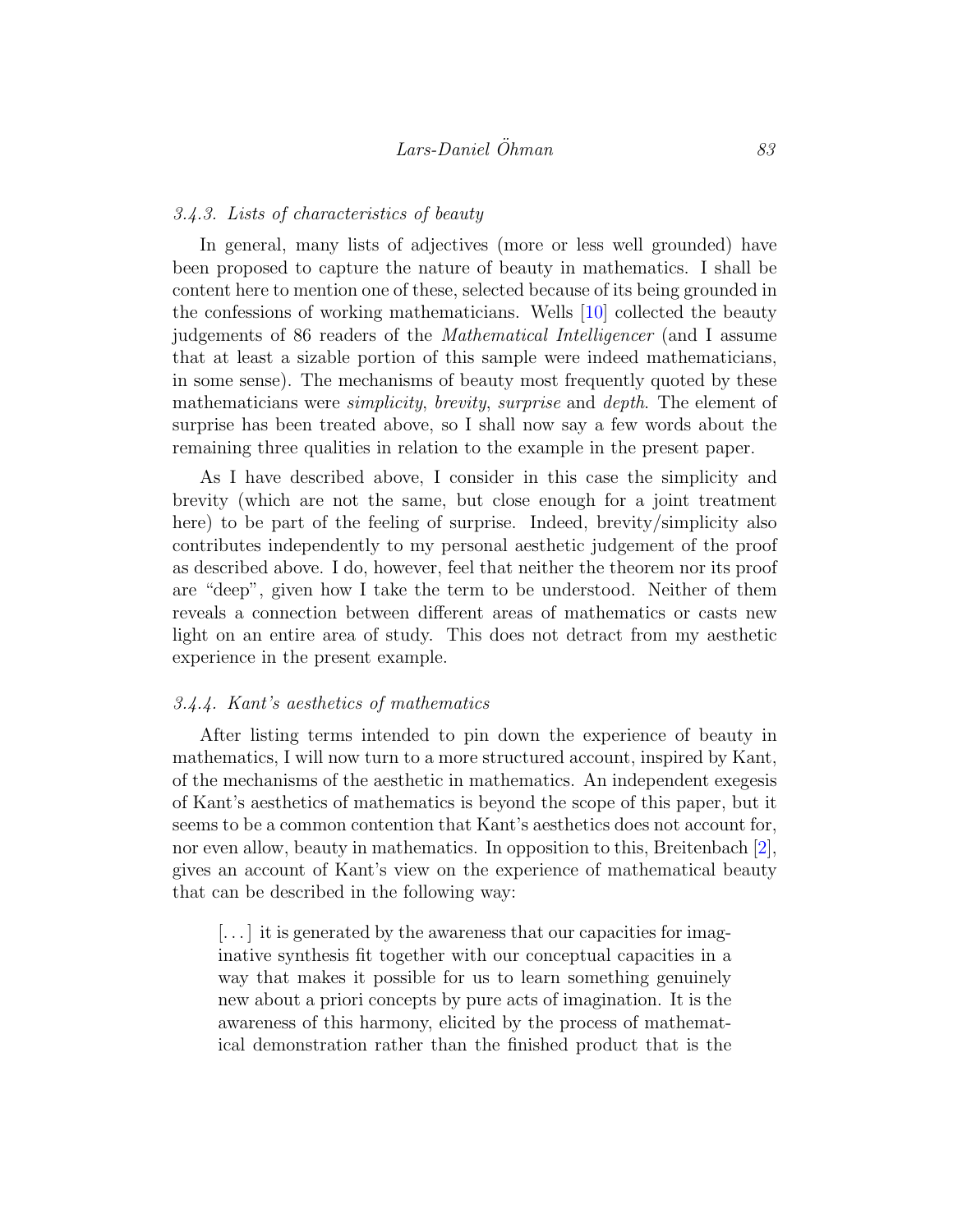basis of aesthetic experience in mathematics on Kant's account. (page 969)

Though perhaps a controversial reading of Kant, I find that this account closely resembles the feeling I have for the proof in question. As I have described in Section [3.2,](#page-7-1) in particular regarding what I call artisanry, this proof in a sense seems to carry its creation story on its surface, and my positive attitude towards it is, in my opinion, informed by an experience of this process of creation.

I think that in some proofs, for example proofs by direct calculation, it is clear that there is little 'imaginative synthesis' involved, and indeed in many less appealing proofs by induction, this is also the case. The proof of the arithmetic sum formula, for instance, is a perfectly standard argument, fit for being an exercise in a textbook, given that the formula itself is known. This proof has little imaginative content and, as predicted by Breitenbach's account, does not elicit an experience of beauty. Thomassen's proof, on the other hand, is an absolutely non-standard proof by induction, and the adaptation of the assumptions to allow for a successful induction is to my mind clearly an imaginative effort.

## <span id="page-12-0"></span>4. Concluding remarks

As I hope to have shown, there are pleasing proofs by induction. I also think that the theorem and proof presented here illustrate many important points regarding mathematical induction, that deserve to be studied in greater detail. I hope to revisit this issue in a subsequent paper.

## References

- <span id="page-12-1"></span>[1] Kenneth Appel, Wolfgang Haken, "Solution of the four color map problem", Scientific American 237(4) (1977), pages 108–121.
- <span id="page-12-3"></span>[2] Angela Breitenbach, "Beauty in proofs: Kant on aesthetics in mathematics", European Journal of Philosophy 23(4) (2015), pages 955–977.
- <span id="page-12-2"></span>[3] Paul Erd˝os, Arthur L. Rubin, Herbert Taylor, "Choosability in graphs", Proceedings of the West Coast Conference on Combinatorics, Graph Theory and Computing (Humboldt State University, Arcata, California, 1979), pages. 125–157, Congressus Numerantium, XXVI, Utilitas Math. (1980), Winnipeg, Manitoba.